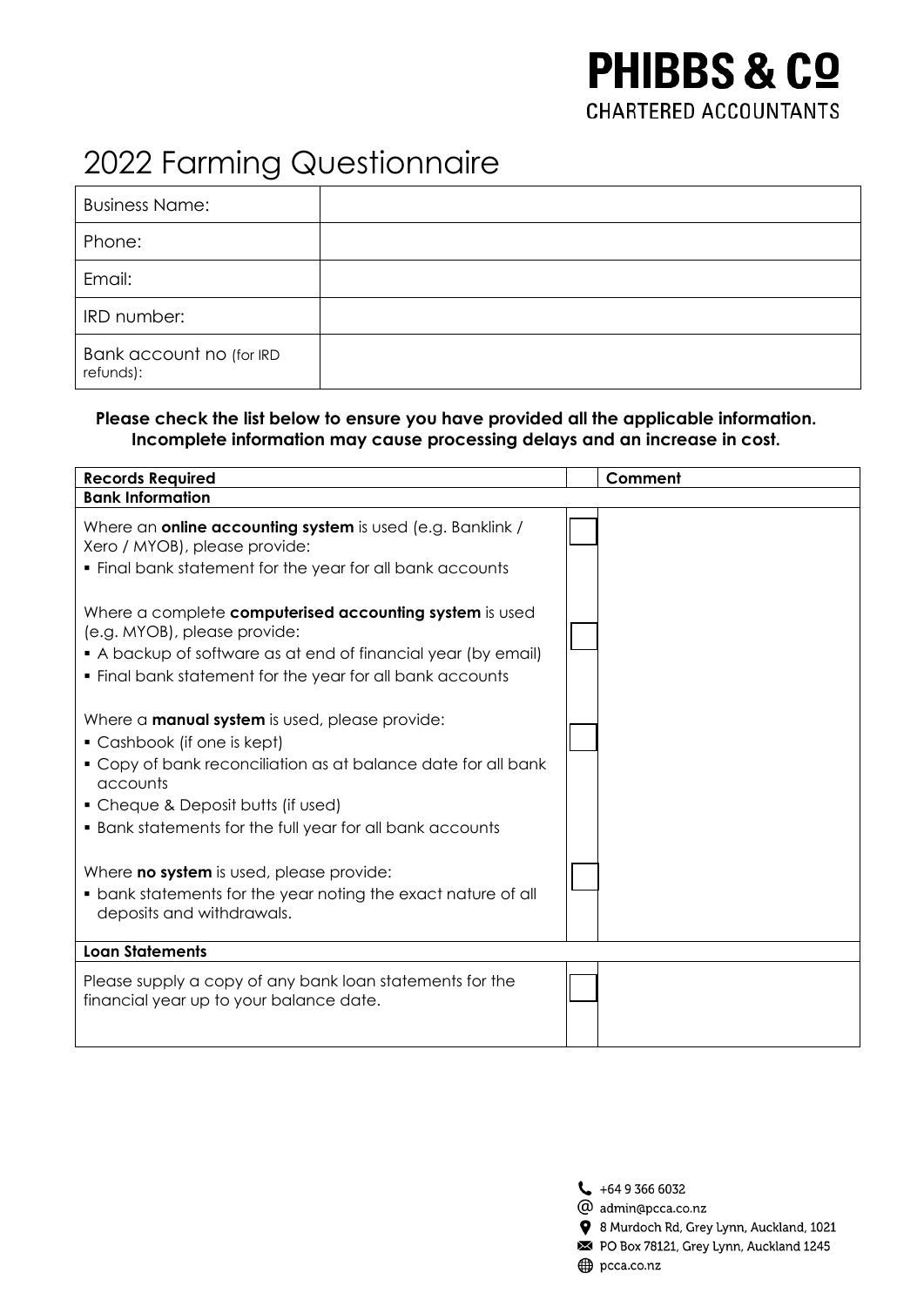| <b>Covid-19 Wage Subsidy and Small Business Loan</b>                                                                             |  |                               |  |
|----------------------------------------------------------------------------------------------------------------------------------|--|-------------------------------|--|
| Have you received any Covid-19 wage subsidy and/or any                                                                           |  |                               |  |
| other Covid-19 support payments during the years? If yes,                                                                        |  |                               |  |
| please note all dates and receipts.                                                                                              |  |                               |  |
|                                                                                                                                  |  |                               |  |
|                                                                                                                                  |  |                               |  |
|                                                                                                                                  |  |                               |  |
| Have you repaid any Covid Subsidies?                                                                                             |  |                               |  |
|                                                                                                                                  |  |                               |  |
| Have you received the Government Small Business Loan?.                                                                           |  |                               |  |
|                                                                                                                                  |  |                               |  |
| <b>Fringe Benefit Tax (FBT) Returns</b>                                                                                          |  |                               |  |
| Please supply copies of Fringe Benefit Tax (FBT) returns and                                                                     |  |                               |  |
| work papers.                                                                                                                     |  |                               |  |
| Goods & Services Tax (GST) Returns                                                                                               |  |                               |  |
| Please supply copies of Goods & Services Tax (GST) returns and                                                                   |  |                               |  |
| work papers.                                                                                                                     |  |                               |  |
|                                                                                                                                  |  |                               |  |
| <b>Interest and Dividend Certificates</b>                                                                                        |  |                               |  |
| Please supply copies of Interest RWT and Dividend certificates.                                                                  |  |                               |  |
| <b>Accounts Receivable (Debtors)</b>                                                                                             |  |                               |  |
| All accounts or amounts owing to you at balance date should                                                                      |  | <b>Total at Balance Date:</b> |  |
| be provided. <b>Exclude</b> any bad debts. To enable bad debts to<br>be excluded from income, these must be written off prior to |  | \$.                           |  |
| balance date.                                                                                                                    |  | GST:                          |  |
| Please supply a copy of debtor statements at year end.                                                                           |  | Included                      |  |
|                                                                                                                                  |  | <b>Excluded</b>               |  |
| <b>Accounts Payable (Creditors)</b>                                                                                              |  |                               |  |
| All accounts or amounts owing by you at balance date should                                                                      |  | <b>Total at Balance Date:</b> |  |
| be provided indicating name of creditor, amount and what<br>the debt is for. Holiday pay or bonuses paid within 63 days of       |  | \$.                           |  |
| your balance date may be included.                                                                                               |  | GST:                          |  |
| Please supply a copy of creditor statements at year end.                                                                         |  | Included                      |  |
|                                                                                                                                  |  | <b>Excluded</b>               |  |
| <b>Cash on Hand</b>                                                                                                              |  |                               |  |
| *Cash on Hand                                                                                                                    |  |                               |  |
| $\frac{1}{\sqrt{2}}$<br>Petty Cash                                                                                               |  |                               |  |
| Till Floats/Cash Floats\$                                                                                                        |  |                               |  |
| *(Include cash sales prior to balance date but not banked until                                                                  |  |                               |  |
| after balance date)                                                                                                              |  |                               |  |
|                                                                                                                                  |  |                               |  |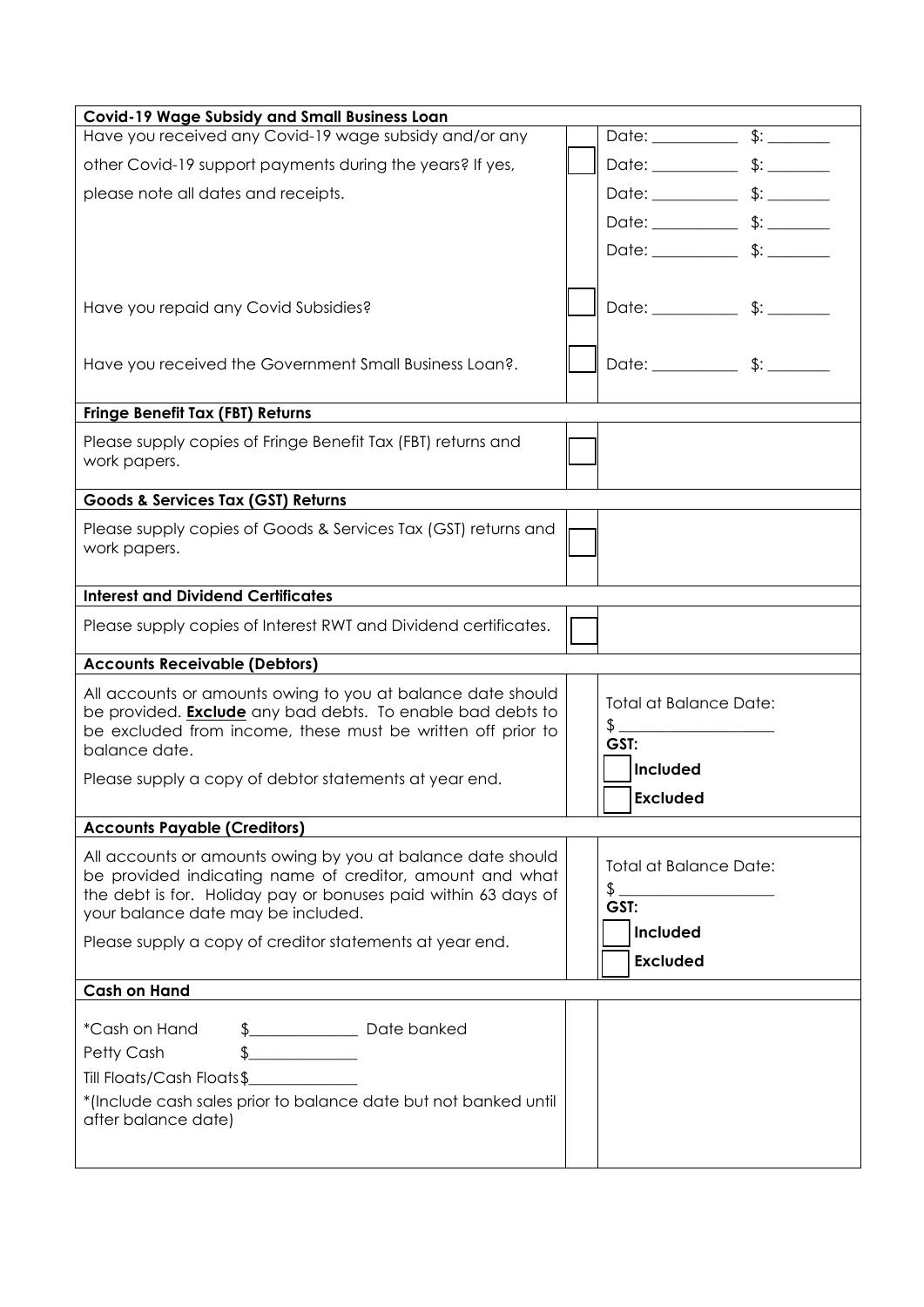#### **Inventory / Stock on Hand Stock** Stock should be physically counted at balance date and adequate records retained to substantiate the dollar value arrived at. Please note that if you estimate your stock to be less than \$10,000 at the end of your income year, you may have the option of not physically counting your stock. In these circumstances we will assume that your closing stock is the same as your opening stock. Please indicate if you would like to use this option. (Please note that if your annual turnover is more than \$1.3million, you are not able to use this option). Valued at lower of: cost net realisable value market value \$ \_\_\_\_\_\_\_\_\_\_\_\_\_\_\_\_\_\_\_\_ **GST: Included Excluded Work in Progress** Include material costs, labour costs and overhead costs. Briefly, how was this calculated? **Prepayments Made** Balance of any payments made before balance date for goods or services not received or used by balance date.  $\text{\$}$   $\text{\_}$ **GST: Included Excluded**  $\text{\$}$   $\text{\_}$ **GST: Included Excluded Capital Expenditure** Attach details of assets purchased or sold during the year such as motor vehicles, plant and equipment and properties. Where applicable please provide the following details: • Hire purchase or loan agreements **Lease agreements**  All legal statements and agreements **Trade-in details Lost, stolen or scrapped items**  Copy of Tax Invoices We suggest you review last year's Asset and Depreciation Schedule and indicate any assets that no longer exist. **Transactions Not Through the Business**  Were all sales banked into your business trading bank account? Yes | No If No, list amounts not banked and when they were lodged: Personal: \$ Business: \$\_\_\_\_\_\_\_\_\_\_\_ Other: \$ **Other Non-Taxable Income** Did you receive non-taxable income from any other sources? Yes I INo

If Yes, please provide details.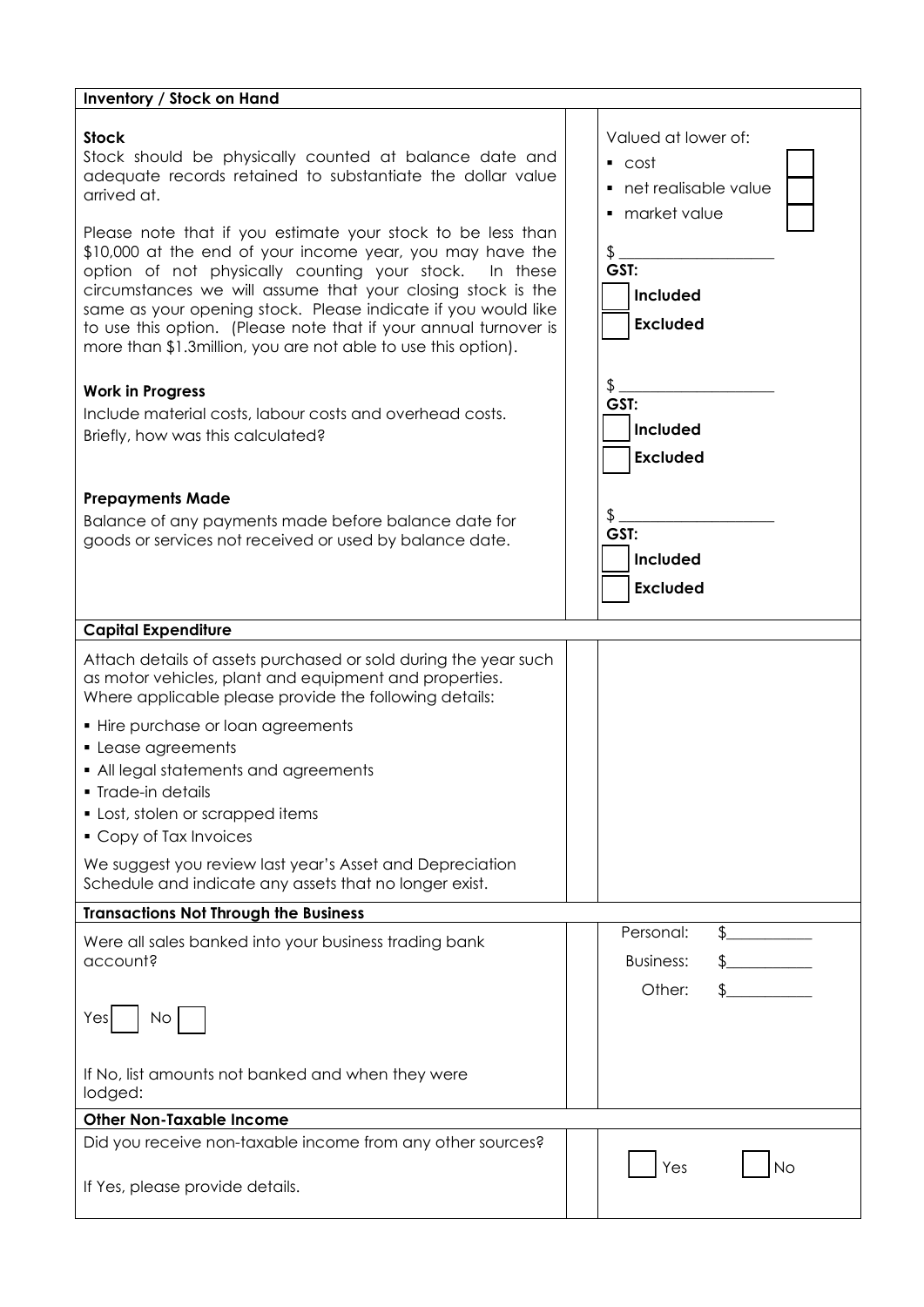| <b>Legal and Loan Documents</b>                                                                                                                                                                                                                                                                                                           |                                           |
|-------------------------------------------------------------------------------------------------------------------------------------------------------------------------------------------------------------------------------------------------------------------------------------------------------------------------------------------|-------------------------------------------|
| Please attach any solicitor's statements and Sale and<br>Purchase Agreements relating to any legal transactions<br>during the year. Please also include Statements and<br>Agreements relating to any mortgages, hire purchase, leases<br>or loans. Please include a copy of your latest Rateable<br>Valuation for any properties you own. |                                           |
| <b>Private Use</b>                                                                                                                                                                                                                                                                                                                        |                                           |
| Value of goods taken for private use at their cost price.                                                                                                                                                                                                                                                                                 | \$<br>GST:<br>Included<br><b>Excluded</b> |
| <b>Expenses paid in Cash or from Personal Funds</b>                                                                                                                                                                                                                                                                                       |                                           |
| Please provide a list if applicable.                                                                                                                                                                                                                                                                                                      |                                           |
| <b>Residential Land Withholding Tax</b>                                                                                                                                                                                                                                                                                                   |                                           |
| Have you sold residential property in New Zealand where<br>Residential Land Withholding Tax has been deducted and<br>paid to the IRD?<br>If so, provide details e.g. IR1100 Residential land withholding                                                                                                                                  | Yes<br>No                                 |
| tax return and other sale and purchase documents.                                                                                                                                                                                                                                                                                         |                                           |
| <b>Residential property sales</b>                                                                                                                                                                                                                                                                                                         |                                           |
| Have you sold any residential property during the year (not<br>otherwise detailed on the information provided)?                                                                                                                                                                                                                           | Date Purchased:<br>Date Sold:             |
| Cryptocurrency                                                                                                                                                                                                                                                                                                                            |                                           |
| Have you received or traded in cryptocurrency (or similar)<br>during the income year?                                                                                                                                                                                                                                                     | Yes<br>lNo                                |
| If so, please provide full details of the type, dates, amounts in<br>NZD, units traded and units held at year end.                                                                                                                                                                                                                        |                                           |
| <b>Research and Development</b>                                                                                                                                                                                                                                                                                                           |                                           |
| Has your business is a company, have you spent significant<br>amounts on research and development during the income<br>year?                                                                                                                                                                                                              | Yes<br><b>No</b>                          |
| If so, provide details of expenditure.                                                                                                                                                                                                                                                                                                    |                                           |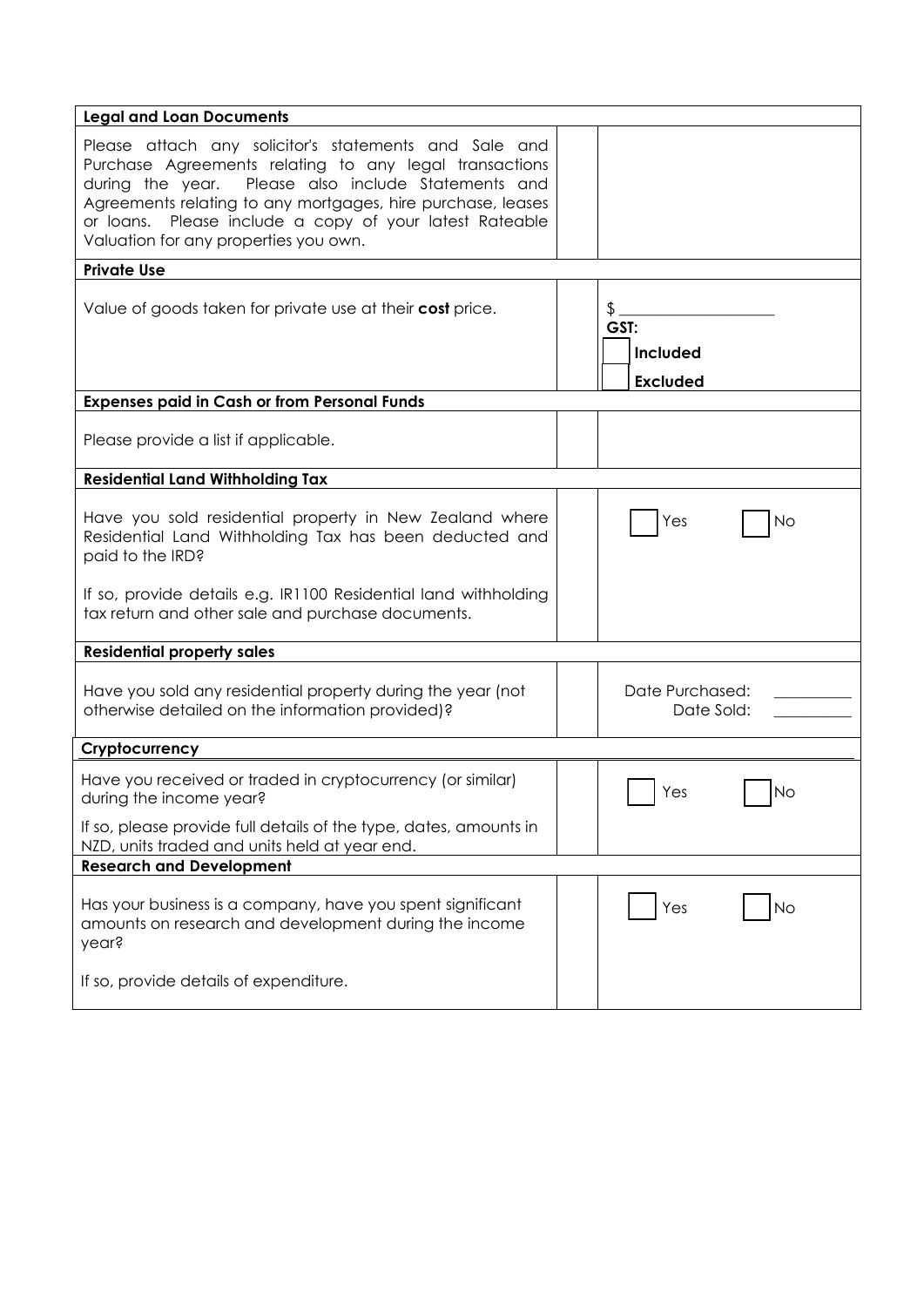| <b>Motor Vehicles</b>                                                                                                                                                                                                                                                                                                                                                                                                                                                                                                                                                                                                                                                                                                                                                                                                                                                                                                                                                                         |                                                                                                                                                                                                                                                                                                                                                                               |
|-----------------------------------------------------------------------------------------------------------------------------------------------------------------------------------------------------------------------------------------------------------------------------------------------------------------------------------------------------------------------------------------------------------------------------------------------------------------------------------------------------------------------------------------------------------------------------------------------------------------------------------------------------------------------------------------------------------------------------------------------------------------------------------------------------------------------------------------------------------------------------------------------------------------------------------------------------------------------------------------------|-------------------------------------------------------------------------------------------------------------------------------------------------------------------------------------------------------------------------------------------------------------------------------------------------------------------------------------------------------------------------------|
| The proportion of motor vehicle business use as established by<br>your vehicle logbook(s) is/are:                                                                                                                                                                                                                                                                                                                                                                                                                                                                                                                                                                                                                                                                                                                                                                                                                                                                                             | <b>Vehicle Description:</b>                                                                                                                                                                                                                                                                                                                                                   |
| Please note that a detailed and accurate logbook must be<br>completed for a three month period every three years or<br>vehicle expense claims will be limited to a maximum of 25% of<br>expenses incurred. If you are operating as a Company,<br>please indicate which vehicles you are currently paying<br>Fringe Benefit tax for:                                                                                                                                                                                                                                                                                                                                                                                                                                                                                                                                                                                                                                                           | <b>Business</b><br>km<br>Total<br>km<br>Percentage Business<br>Z<br><b>Vehicle Description:</b>                                                                                                                                                                                                                                                                               |
|                                                                                                                                                                                                                                                                                                                                                                                                                                                                                                                                                                                                                                                                                                                                                                                                                                                                                                                                                                                               | <b>Business</b><br>km<br>Total<br>km<br>Percentage Business<br>%                                                                                                                                                                                                                                                                                                              |
| <b>Home Office</b>                                                                                                                                                                                                                                                                                                                                                                                                                                                                                                                                                                                                                                                                                                                                                                                                                                                                                                                                                                            |                                                                                                                                                                                                                                                                                                                                                                               |
| If you have a home office, please complete the separate<br>Home Office Questionnaire, available on our website.                                                                                                                                                                                                                                                                                                                                                                                                                                                                                                                                                                                                                                                                                                                                                                                                                                                                               |                                                                                                                                                                                                                                                                                                                                                                               |
| <b>Consumables on Hand</b>                                                                                                                                                                                                                                                                                                                                                                                                                                                                                                                                                                                                                                                                                                                                                                                                                                                                                                                                                                    |                                                                                                                                                                                                                                                                                                                                                                               |
| If the value of total unused consumables on hand at balance<br>date exceeds \$58,000, please provide full details. This<br>threshold is for the combined value, not the individual values.<br>Examples include fencing materials, ear tags, dips, drenches,<br>animal health remedies, fertiliser, purchased supplementary<br>feed, petrol, diesel, oil, twine, alkathene pipe etc. Please<br>note, that this does not include home grown hay/silage and<br>only includes purchased feed costs.<br>Please estimate the cost (Excluding GST) of consumables on<br>hand<br>Petrol, Diesel & Oil<br><b>Fencing Materials</b><br>Water Piping & other items held for water system repairs<br>Dairy Shed Supplies (Cleaning Products, Teat Spray etc)<br><b>Shearing Shed Supplies</b><br>Animal Health Products (e.g. drench, dip, mastitis)<br>Other farm stores<br>Fertiliser<br>Purchased Stock Feed (at cost):<br>(Hay, Silage, Maize Silage, Grain, Palm Kernel, Other)<br><b>Total Cost</b> | \$<br>$\sim$<br>$\begin{picture}(20,10) \put(0,0){\line(1,0){10}} \put(15,0){\line(1,0){10}} \put(15,0){\line(1,0){10}} \put(15,0){\line(1,0){10}} \put(15,0){\line(1,0){10}} \put(15,0){\line(1,0){10}} \put(15,0){\line(1,0){10}} \put(15,0){\line(1,0){10}} \put(15,0){\line(1,0){10}} \put(15,0){\line(1,0){10}} \put(15,0){\line(1,0){10}} \put(15,0){\line(1$<br>$\sim$ |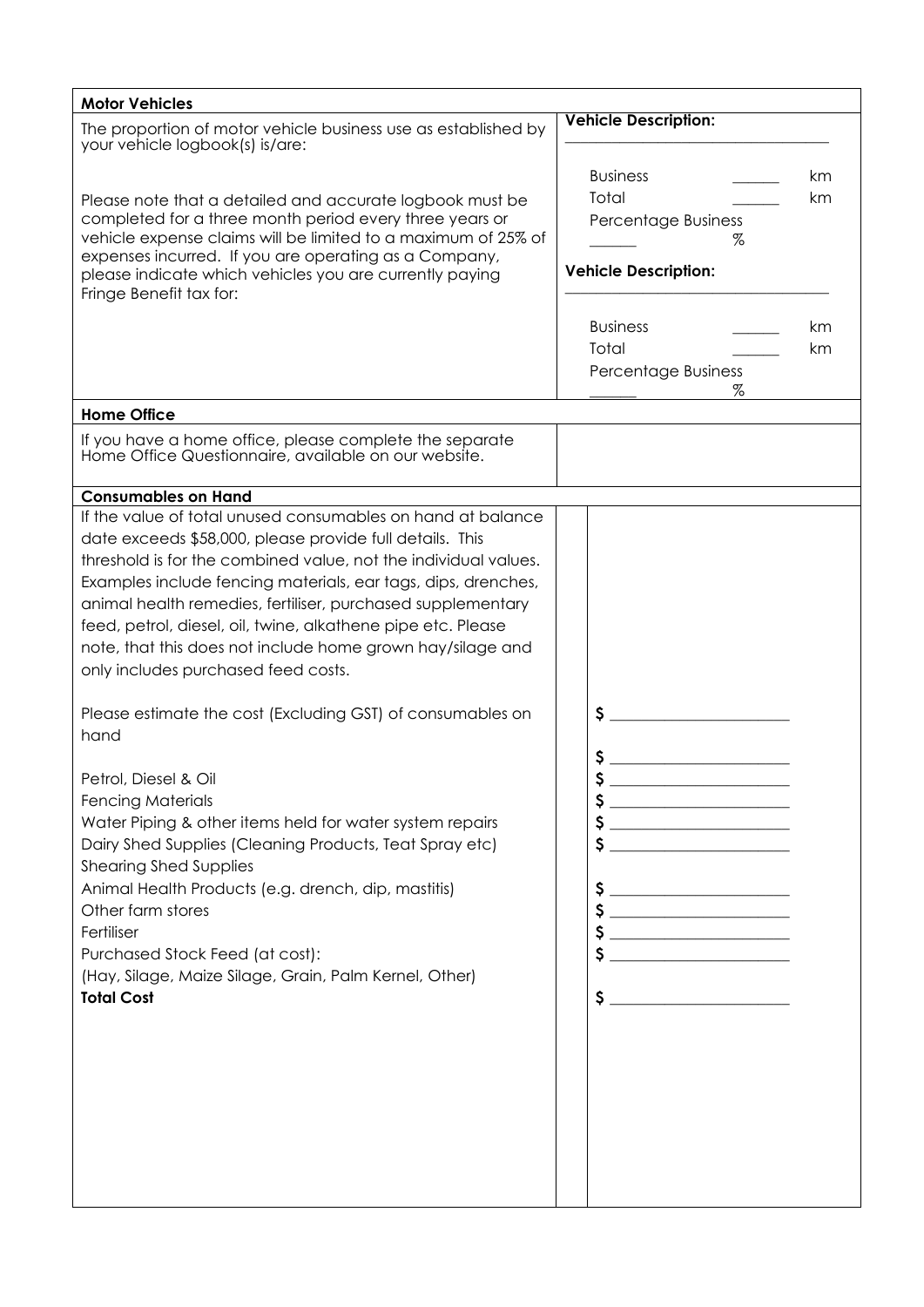| <b>Unsold Produce</b>                                                                                                                                         |                              |            |                                                                                                                                                                                                                                                                                                                                                                     |  |
|---------------------------------------------------------------------------------------------------------------------------------------------------------------|------------------------------|------------|---------------------------------------------------------------------------------------------------------------------------------------------------------------------------------------------------------------------------------------------------------------------------------------------------------------------------------------------------------------------|--|
| Please provide full details of any produce on hand at<br>balance date that is intended for sale. Examples include<br>honey, wool, timber, hay, silage, crops. |                              |            | <b>Estimated Value</b>                                                                                                                                                                                                                                                                                                                                              |  |
| Category                                                                                                                                                      | Quantity                     |            | (Excl GST)                                                                                                                                                                                                                                                                                                                                                          |  |
| Wool                                                                                                                                                          | kg                           |            | $\begin{picture}(20,10) \put(0,0){\line(1,0){10}} \put(15,0){\line(1,0){10}} \put(15,0){\line(1,0){10}} \put(15,0){\line(1,0){10}} \put(15,0){\line(1,0){10}} \put(15,0){\line(1,0){10}} \put(15,0){\line(1,0){10}} \put(15,0){\line(1,0){10}} \put(15,0){\line(1,0){10}} \put(15,0){\line(1,0){10}} \put(15,0){\line(1,0){10}} \put(15,0){\line(1$                 |  |
| Timber                                                                                                                                                        |                              |            |                                                                                                                                                                                                                                                                                                                                                                     |  |
| Hay<br>matter                                                                                                                                                 |                              | Tonnes dry | $\sim$                                                                                                                                                                                                                                                                                                                                                              |  |
| Silage<br>matter                                                                                                                                              |                              | Tonnes dry |                                                                                                                                                                                                                                                                                                                                                                     |  |
| Grain                                                                                                                                                         |                              | Tonnes     | $\begin{picture}(20,10) \put(0,0){\line(1,0){10}} \put(15,0){\line(1,0){10}} \put(15,0){\line(1,0){10}} \put(15,0){\line(1,0){10}} \put(15,0){\line(1,0){10}} \put(15,0){\line(1,0){10}} \put(15,0){\line(1,0){10}} \put(15,0){\line(1,0){10}} \put(15,0){\line(1,0){10}} \put(15,0){\line(1,0){10}} \put(15,0){\line(1,0){10}} \put(15,0){\line(1$                 |  |
| Honey                                                                                                                                                         | kg                           |            | $\begin{array}{c c c c c} \mathsf{S} & \text{if} & \mathsf{S} & \mathsf{S} & \mathsf{S} & \mathsf{S} \\ \hline \end{array}$                                                                                                                                                                                                                                         |  |
| Firewood                                                                                                                                                      |                              |            | $\begin{picture}(20,10) \put(0,0){\vector(1,0){100}} \put(15,0){\vector(1,0){100}} \put(15,0){\vector(1,0){100}} \put(15,0){\vector(1,0){100}} \put(15,0){\vector(1,0){100}} \put(15,0){\vector(1,0){100}} \put(15,0){\vector(1,0){100}} \put(15,0){\vector(1,0){100}} \put(15,0){\vector(1,0){100}} \put(15,0){\vector(1,0){100}} \put(15,0){\vector(1,0){100}} \$ |  |
| Other Produce, Harvested Crops & Fruit                                                                                                                        |                              |            |                                                                                                                                                                                                                                                                                                                                                                     |  |
|                                                                                                                                                               |                              |            | $\begin{picture}(20,10) \put(0,0){\line(1,0){10}} \put(15,0){\line(1,0){10}} \put(15,0){\line(1,0){10}} \put(15,0){\line(1,0){10}} \put(15,0){\line(1,0){10}} \put(15,0){\line(1,0){10}} \put(15,0){\line(1,0){10}} \put(15,0){\line(1,0){10}} \put(15,0){\line(1,0){10}} \put(15,0){\line(1,0){10}} \put(15,0){\line(1,0){10}} \put(15,0){\line(1$                 |  |
| <b>Total Value</b>                                                                                                                                            |                              |            | $\sim$                                                                                                                                                                                                                                                                                                                                                              |  |
| <b>Livestock on Hand</b>                                                                                                                                      |                              |            |                                                                                                                                                                                                                                                                                                                                                                     |  |
| Cattle                                                                                                                                                        |                              |            |                                                                                                                                                                                                                                                                                                                                                                     |  |
| <b>Opening Stock Numbers</b><br>$\bullet$                                                                                                                     |                              |            | units                                                                                                                                                                                                                                                                                                                                                               |  |
| Add: Sock Purchased During Year<br>$\bullet$                                                                                                                  |                              |            | units                                                                                                                                                                                                                                                                                                                                                               |  |
| <b>Add: Calves Bred</b><br>$\bullet$                                                                                                                          |                              |            | units                                                                                                                                                                                                                                                                                                                                                               |  |
| Sub Total (A)<br>$\bullet$                                                                                                                                    |                              |            | units                                                                                                                                                                                                                                                                                                                                                               |  |
| Less: Stock Sold During Year<br>$\bullet$                                                                                                                     |                              |            | units                                                                                                                                                                                                                                                                                                                                                               |  |
| Less: Closing Stock Numbers<br>$\bullet$                                                                                                                      |                              |            | units                                                                                                                                                                                                                                                                                                                                                               |  |
| Less: Stock Known Deaths<br>٠                                                                                                                                 |                              |            | units                                                                                                                                                                                                                                                                                                                                                               |  |
| Sub Total (B)<br>$\bullet$                                                                                                                                    |                              |            | units                                                                                                                                                                                                                                                                                                                                                               |  |
| Unaccounted for and Missing (A less B)                                                                                                                        |                              |            | units                                                                                                                                                                                                                                                                                                                                                               |  |
|                                                                                                                                                               |                              |            |                                                                                                                                                                                                                                                                                                                                                                     |  |
| <b>Sheep</b>                                                                                                                                                  |                              |            |                                                                                                                                                                                                                                                                                                                                                                     |  |
| <b>Opening Stock Numbers</b><br>$\bullet$                                                                                                                     |                              |            | units                                                                                                                                                                                                                                                                                                                                                               |  |
| Add: Sock Purchased During Year<br>٠                                                                                                                          |                              |            | units                                                                                                                                                                                                                                                                                                                                                               |  |
| <b>Add: Calves Bred</b><br>٠                                                                                                                                  |                              |            | units                                                                                                                                                                                                                                                                                                                                                               |  |
| Sub Total (A)<br>$\bullet$                                                                                                                                    |                              |            | units                                                                                                                                                                                                                                                                                                                                                               |  |
| $\bullet$                                                                                                                                                     | Less: Stock Sold During Year |            | units                                                                                                                                                                                                                                                                                                                                                               |  |
| Less: Closing Stock Numbers                                                                                                                                   |                              |            | units                                                                                                                                                                                                                                                                                                                                                               |  |
|                                                                                                                                                               |                              |            |                                                                                                                                                                                                                                                                                                                                                                     |  |
| Less: Stock Known Deaths<br>$\bullet$                                                                                                                         |                              |            | units                                                                                                                                                                                                                                                                                                                                                               |  |